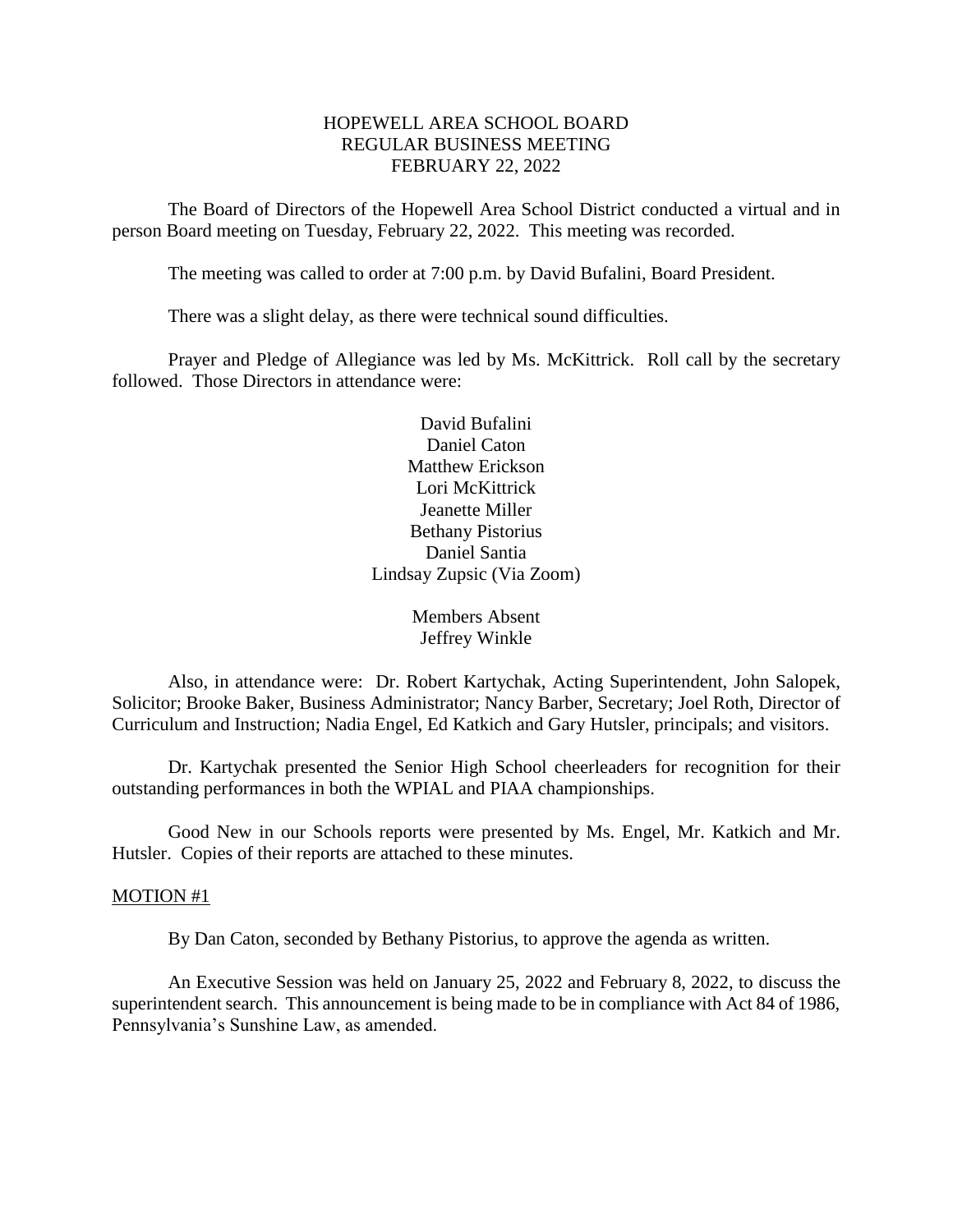Mr. Bufalini asked for approval of minutes.

## MOTION #2

By Dan Santia, seconded by Bethany Pistorius, to approve the January 25, 2022, Board Meeting Minutes. MOTION carried unanimously by an affirmative vote of all Directors in attendance.

## MOTION #3

By Matt Erickson, seconded by Dan Santia, to approve the February 8, 2022, Board Meeting Minutes. MOTION carried unanimously by an affirmative vote of all Directors in attendance.

#### MOTION #4

By Bethany Pistorius, seconded by Lori McKittrick, to approve the Tax Collection Reports for January 2022. MOTION carried unanimously by an affirmative vote of all Directors in attendance.

#### MOTION #5

By Lori McKittrick, seconded by Bethany Pistorius, to approve the Treasurer's Report for January 2022. MOTION carried unanimously by an affirmative vote of all Directors in attendance.

#### MOTION #6

By Dan Santia, seconded by Dan Caton, to approve the Financial Statements for January 2022. MOTION carried unanimously by an affirmative vote of all Directors in attendance.

#### VISITOR'S COMMENTS

Effective October 12, 2021, a maximum of thirty minutes total will be reserved during the Board meeting for community members who request to speak. At any time, the Board may allow additional time for the visitors portion of the Board meeting.

Whether the community member is participating virtually, or in-person, the community member will:

- State their name
- Have up to three minutes to make a statement and/or ask a question to the Board
- Only be able to speak once during the visitors portion of the board meeting
- Have their time begin when the individual begins to speak

It is recommended that community members wishing to speak during the visitors portion email the Board Secretary prior to the board meeting, however the online chat will be monitored during the visitors portion of the meeting for anyone wishing to speak.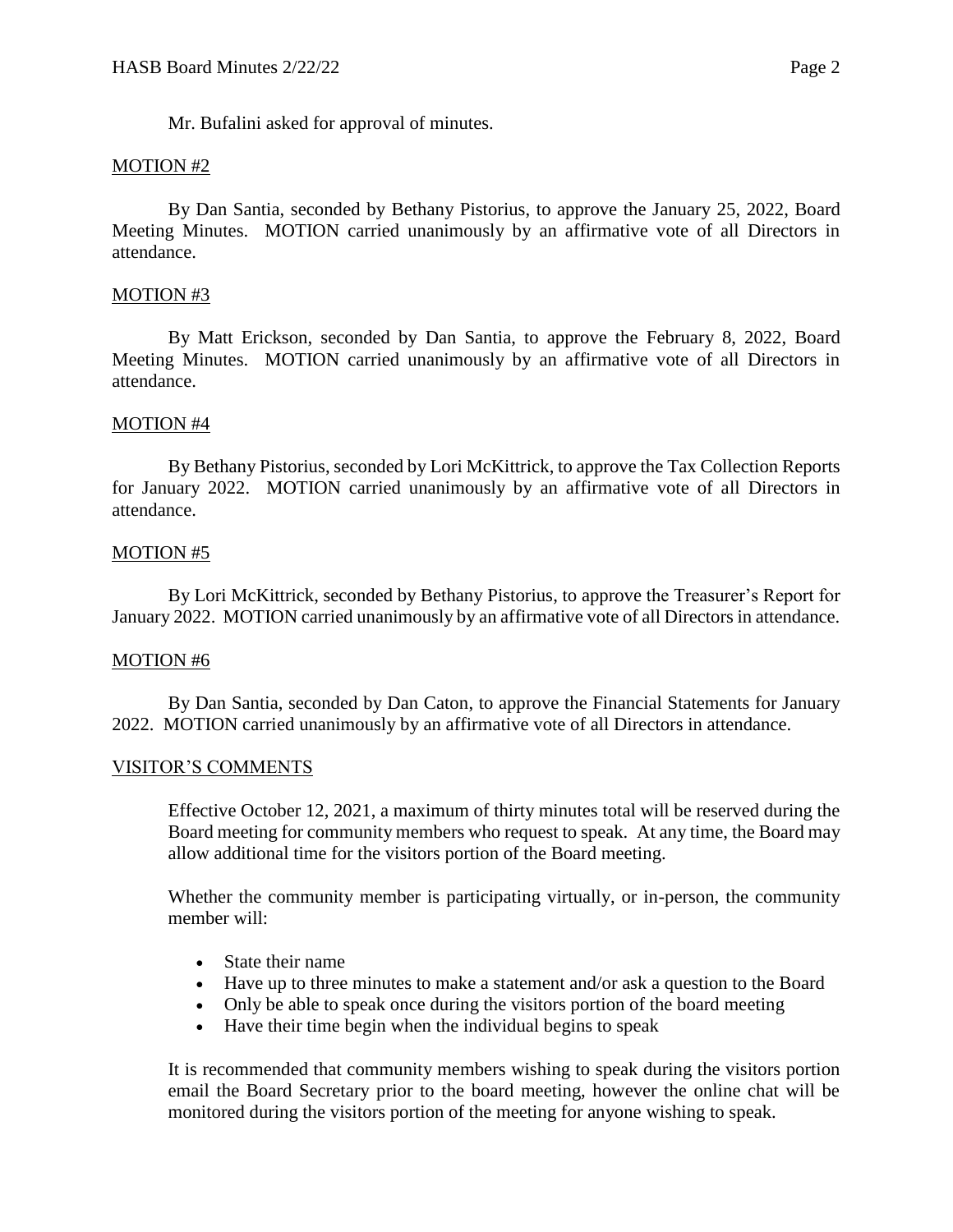A response may be given during the meeting, however, it is also possible that no response be provided during the Board meeting. The Board will instruct the Superintendent, the Business Administrator and/or the Solicitor to either respond to the inquiry or do further research and report back to the Board and/or the resident. For any question that requires a response, the District will contact the individual directly to respond or will share responses at the following Board meeting.

A statement from Mr. Salopek regarding information that was provided by a visitor at the February 8, 2022 board meeting.

A Statement was made that the CDC is a for profit business corporation. I asked Mr. Paganie and his research fairly easily determined that the CDC is a federal agency. There is a fund raising arm of the CDC that is called CDC Foundation, which is also a non-profit organization. So, neither of those entities are for profit corporation as was indicated at the last meeting.

# **Vivian Lumbard**

Mrs. Lumbard had several questions for the Board.

- Why is the Board proposing a change to the Health and Safety Plan with an effective date that does not match the beginning of the marking period? Parents have been informed a number of times that it is easier on parents and students for students to transfer to and from cyber then.
- Why does the proposed change to the Health and Safety Plan not have provisions when the transmission rate is rising? Leaving it unstated will require a board vote when mandatory mask wearing is required when reaction time may be critical.
- How does the Board ensure that masks are worn by those individuals who actually test positive for Covid 19?
- Do the school nurses receive information from the Department of Health if a student is positive and the family doesn't self-report it to the District.
- Is the Board aware that the parents that have opposed vaccinations and mask wearing and close contact tracing are the least likely to report it to the District and follow CDC recommendations.
- How does the Board plan on mitigating that risk?
- What is the plan if the high school is virtual during finals. If there isn't one, when can students and parents expect it.
- As it stands now, universal mask wearing during high and substantial transmission periods protect those in our schools, whether or not a parent reports a positive test result. The proposed motion eliminates those protections when the virus is more likely to be spread if there is not another way for the District to receive notification of a student's positive test result. Now is not the time to relax our policies. By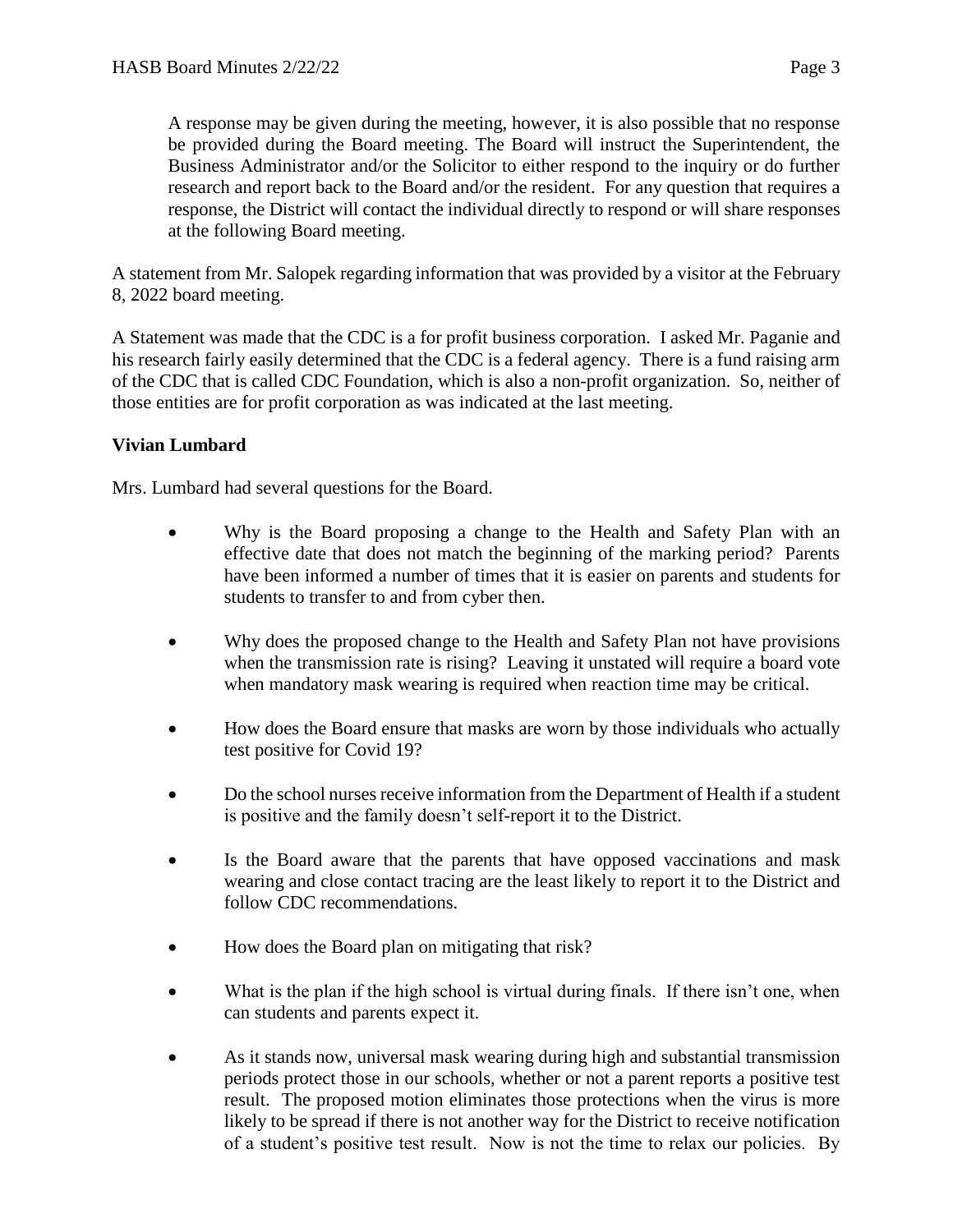following the science and not loud opinions, the District has been able to keep our students in person this school year while keeping our immunocompromised students and community members as safe as possible until we reach heard immunity. I hope the District continues to do so. I strongly urge the Board not to pass the Health and Safety Plan as written.

## **Peggy McCowin**

Mrs. McCowin has the following issues with the Transportation Department.

- Lack of assignments in Elementary School
- Bus pick up time changed significantly on at least 4 different occasions…NO Communication
- During 2 hour delays, buses are sporadically early or haven't come to pick up our children. No idea what's happened because NO communication.
- In Elementary school, my child was going to be left off at our cross street to walk home together with other elementary students on the Independence Township "back roads". I had to drive down the street to let other parents know due to NO communication.
- Roads that frequently flood, have a plan to get ALL of the children in the District to school safely. This will allow HASD Transportation to quickly respond when these known issues occur.
- Unexpected issue occurs (tree down in the road, pavement crumbling, unscheduled road closure, etc.), driver should be able to reach out to someone at HASD Transportation or the District office to have a robocall sent to all families in the District OR since it should be known which children are on said bus – just contact those families.

Mrs. McCowin doesn't believe that she and the families on her street are receiving adequate information nor an adequate solution when issues arise.

Dr. Kartychak said that he would reach out to Mrs. McCowin individually. He said that he knows there are issues in Independence with the flooding.

#### **Bella Fischer**

Bella said that she was a student at the Junior High School only for Fifth Grade. She left because of bullying. She reports that she was called names, hit, kicked and physically harassed. She was afraid to come to school. She said the teachers did nothing to help her. She believes that she was hit with a volleyball and whiffle ball bat on purpose. Students made her feel terrible and ashamed. She would like to know what the District plans to do to stop the bullying so that she can return to school and be with her friends.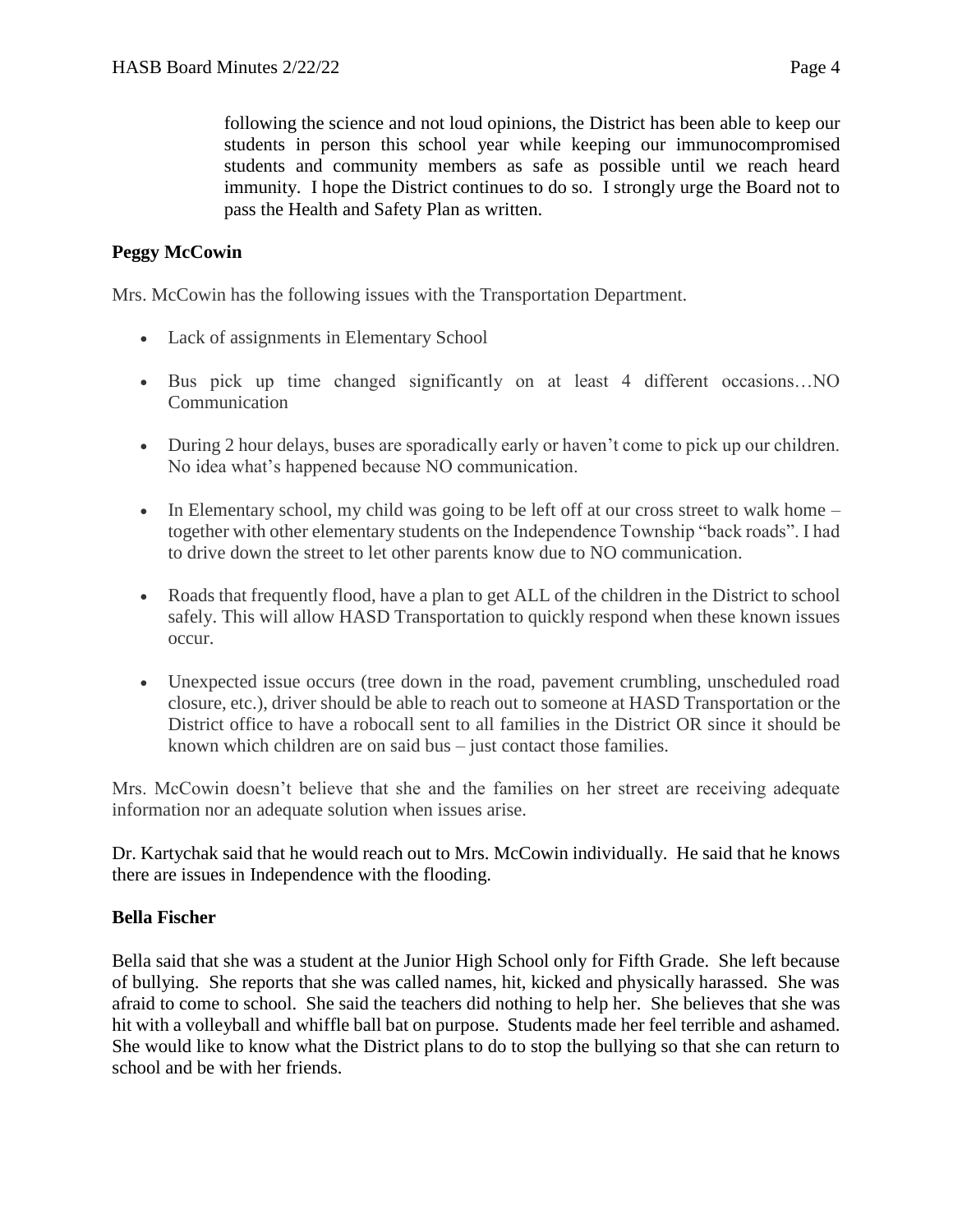## **Sarah Fischer**

Mrs. Fischer asked last year during the Board elections what the plan was for stopping bullying in the District. She specifically asked if the subject of bullying at Hopewell Junior High School would be addressed. The Junior High School has a reputation for bullying. Enrollment is dropping at Hopewell. She believes one of the reasons is the reputation it has. She also believes that masks should be optional for students.

Mr. Bufalini stated that we don't tolerate bullying. He stated that the District has made some changes over the last couple of months. He said that if there continues to be bullying issues, please contact the administrators immediately.

## **Natasha Selinsky**

A couple of weeks ago her mother spoke about the flooding in the Band Room at the Junior High School. She was told that everything is going to be ok. Natasha doesn't believe that to be the case since additional instances have occurred throughout the school. She believes that the Board and administration misrepresented the facts. She stated additional examples such as the cafeteria, leaks in classrooms and raw sewage on the floor in the bathroom. Safety hazards that need resolved immediately.

Mr. Bufalini, asked in what building this happened?

Natasha stated these issues are at the Junior High School and asked if anything would be done or continue to be ignored.

Mr. Bufalini said that he thought that was an unfair statement and stated that all issues will be addressed.

#### **Shawna Selinsky**

Mrs. Selinsky asked why the District continues to following the direction of the CDC. She doesn't believe that they report accurate information on the rates of transmission. She believes that the mask mandate is against the law and asks the District to make masks optional.

# **Jen Parrish**

Since the beginning of the pandemic Mrs. Parrish has asked that parents be given the choice as to whether their child wears a mask. She stated that it is a relief to see optional masking on the agenda. She would like to know why the District is waiting until March 7? She doesn't understand the reasoning and what will be different in two weeks. She urges the Board to vote to make masks optional immediately regardless of vaccination status.

Dr. Kartychak said that the wait is to give parents the opportunity to transition from or to the cyber program.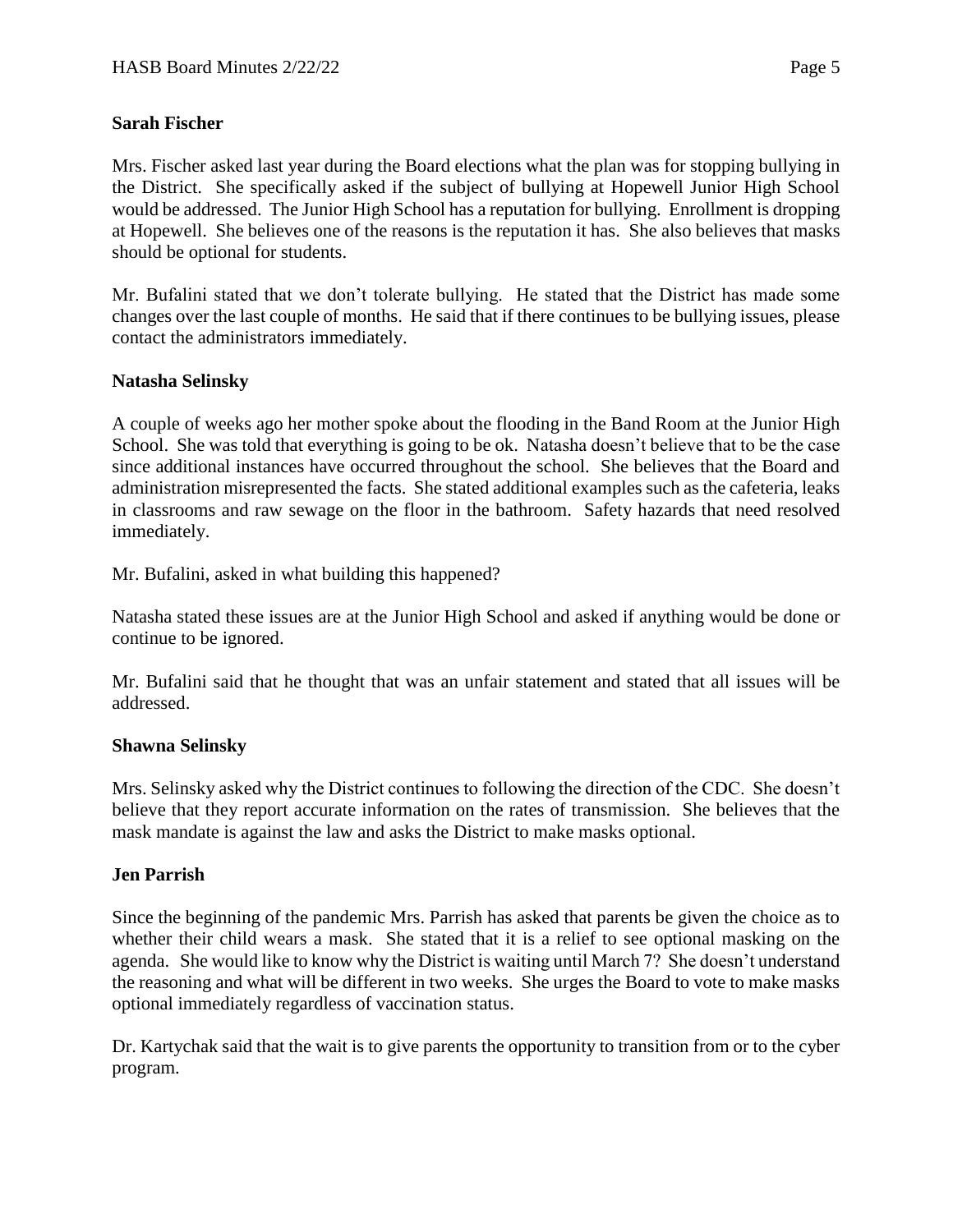# **Kourtney Berg**

Mrs. Berg does not believe the District is complying with the Pennsylvania Sunshine Act. She believes visitors should have the right to voice their opinions for each voting item.

Mr. Salopek said that he will review the video to understand if there are any issues with the way the Board is conducting business.

## **LeeAnn Sardo**

Mrs. Sardo echoed the statements of Mrs. McCowin regarding transportation. She understands that where she lives in Independence Township presents challenges for the Transportation Department, but that communication should play a key role when issues arise.

Mrs. Sardo also said that her son, who is a student at the Senior High School, wears his mask, as required. However, he and his parents got Covid in December. She doesn't believe the masks are effective and asked the District to implement a plan that everyone can live with.

#### **Marcy Asvestas**

Ms. Asvestas asked Mr. Salopek if he had an opportunity to review 21 US Code 360bbb-3. Mr. Salopek stated that if you read that section, it does not apply to masks. Ms. Asvestas disagreed with that assessment and continued to say that the law was being broken.

#### **Tori Aquino-Sims**

Ms. Sims has a daughter that is immune suppressed. Her daughter falls under the Americans with Disabilities Act as a protected child. She believes that the District should keep masks in place until the rate of transition is lower.

#### **Jamie Sheffield.**

Ms. Sheffield pulled her children from the District at the beginning of the pandemic when school went virtual. She does not feel that her children were receiving an adequate education in addition to being bullied.

#### **June Wulff**

Ms. Wulff thanked the Board for what is, most likely, a thankless job. She understands that the past two years have been frustrating for everyone. She does feel that masks are needed for everyone and that the District must be accountable to all. She feels that the Americans With Disability Act has very specific guidelines regarding the issue. She thanked Mr. Salopek for explaining the law.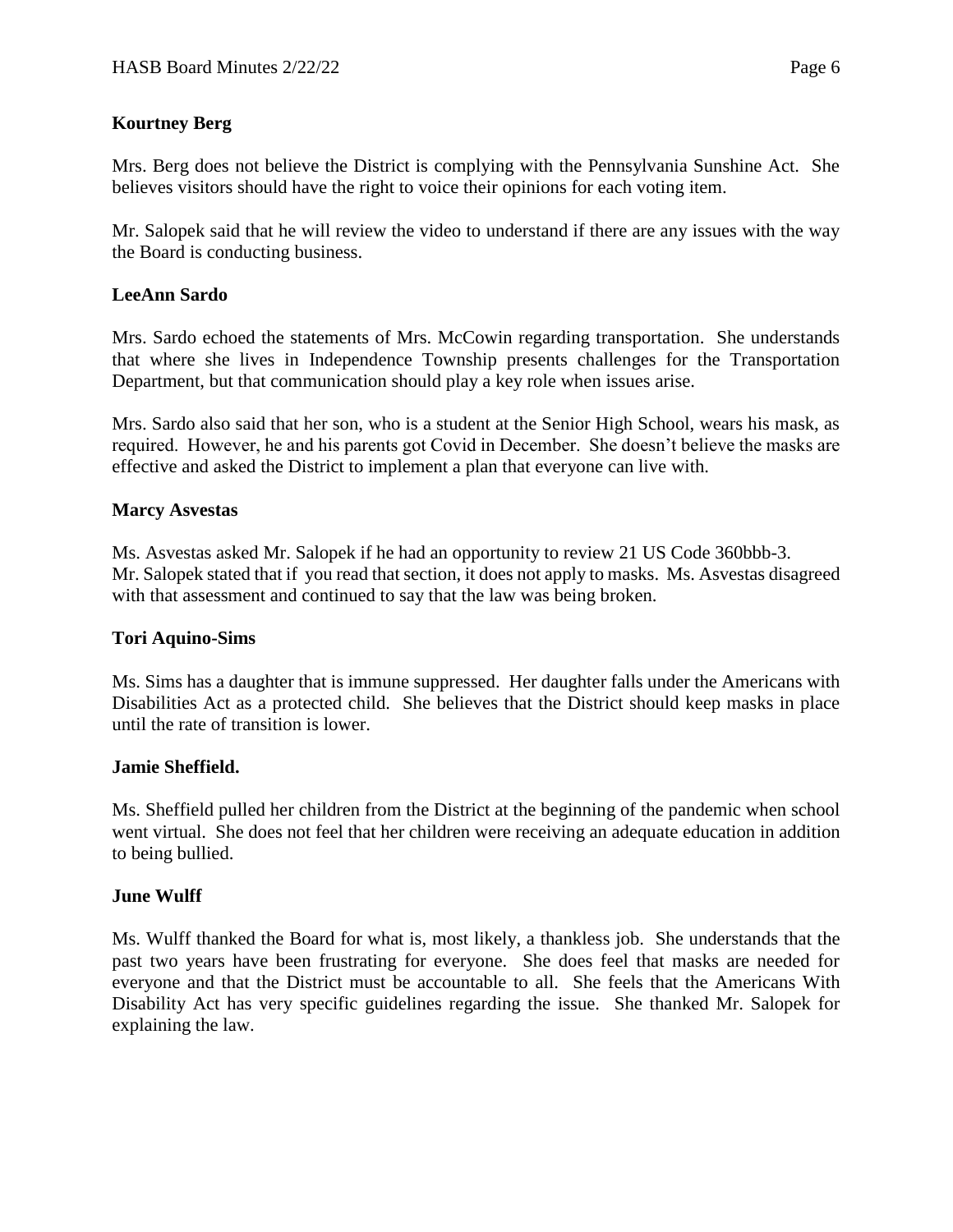Mr. Gaughan wanted the Board to know that he appreciated their service and that there are many in the community that understand the difficult decisions they must make under trying circumstances. Thank you for all you do.

Mr. Bufalini continued with committee recommendations and discussion.

# **Educational/Curriculum/Instruction by Matt Erickson, Chair**

# MOTION #7

By Matt Erickson, seconded by Dan Santia, to approve the school calendar for the 2022- 2023 school year. MOTION carried unanimously by an affirmative vote of all Directors in attendance.

## MOTION #8

By Matt Erickson, seconded by Bethany Pistorius, to approve the request of Mr. Allison for three students and their teacher to attend the 2021-2022 Academic Games in Knoxville, Tennessee, April 21-26, 2022. MOTION carried unanimously by an affirmative vote of all Directors in attendance.

#### MOTION #9

By Matt Erickson, seconded by Lori McKittrick, to approve Resolution 5-2022 authorizing Dr. Robert Kartychak to sign any and all contracts, agreements, grants and/or licenses with the Pennsylvania Department of Education. Further, said consent by Dr. Kartychak shall be given via electronic signature. MOTION carried unanimously by an affirmative roll call vote of all Directors in attendance.

#### MOTION #10

By Matt Erickson, seconded by Bethany Pistorius, to amend the District's Health and Safety Plan to make masking optional, but highly recommended, when Beaver County is in the substantial or high rate of transmission as designated by the CDC transmission levels regardless of vaccination status for students, staff, and visitors, effective March 7, 2022. MOTION carried by a vote of seven to one, with Mrs. Miller voting no.

# **Buildings and Grounds by Dan Santia, Chair**

#### MOTION #11

By Dan Santia, seconded by Matt Erickson, to approve the request of Hopewell Girls Fast Pitch Softball to use either Gym A or Gym B at the Junior High School two days a week for two hours for the months of March and April, 2022. MOTION carried unanimously by an affirmative vote of all Directors in attendance.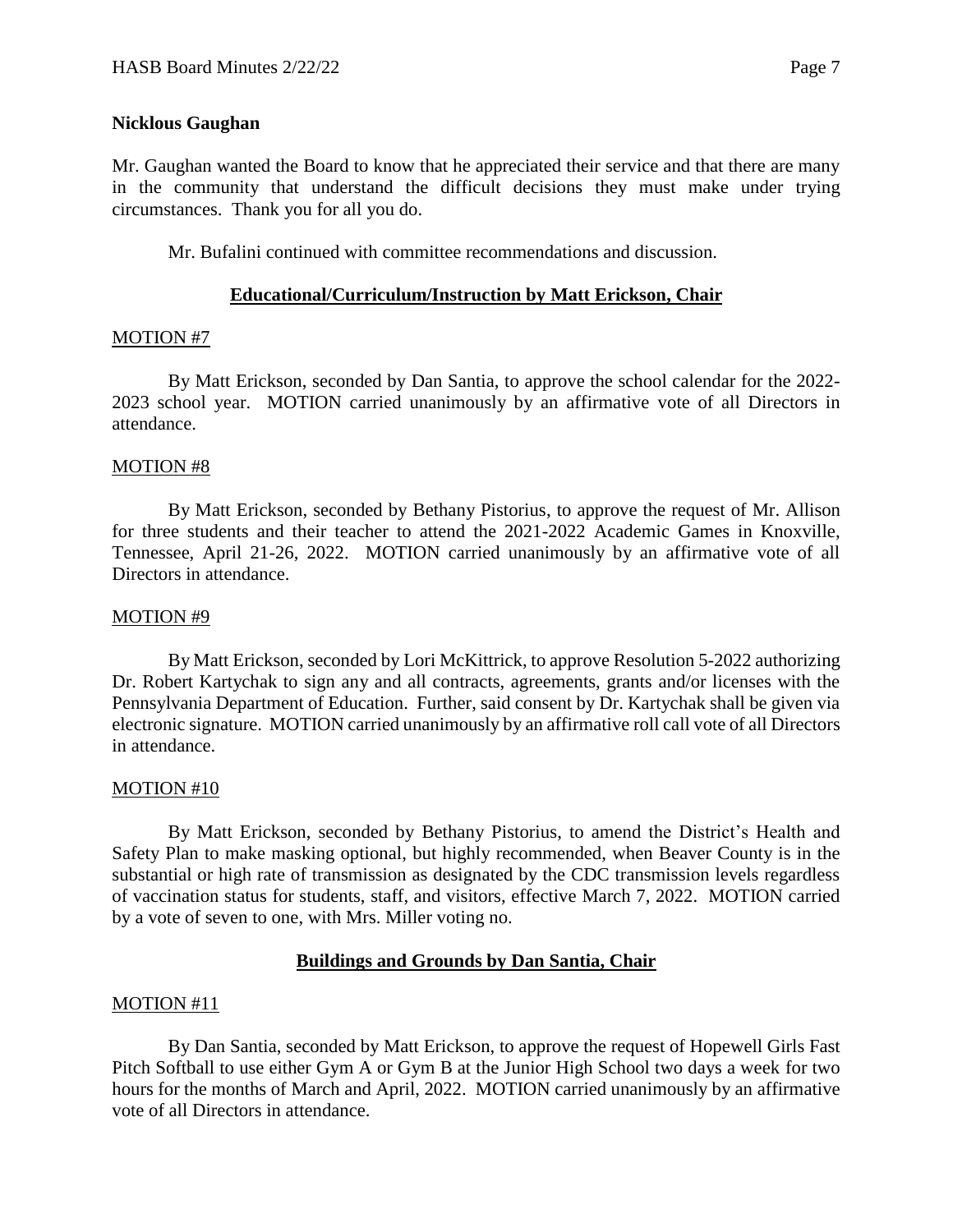#### MOTION #12

By Dan Santia, seconded by Bethany Pistorius, to approve the request of Hopewell Youth Baseball to use Gym B at the Junior High School Monday through Friday from 6:00 p.m. until 10:00 p.m. and Saturdays from 9:00 a.m. until 1:00 p.m. beginning March 7, 2022 through April 30, 2022. MOTION carried unanimously by an affirmative vote of all Directors in attendance.

#### MOTION #13

By Dan Santia, seconded by Matt Erickson, to approve the request of Lady Viking Basketball Boosters to use the student parking lot at the Senior High School on October 11, 2022 from 3:00 p.m. until 8:00 p.m. to host the  $2<sup>nd</sup>$  Annual Food Truck Frenzy. MOTION carried unanimously by an affirmative vote of all Directors in attendance.

#### MOTION #14

By Dan Santia, seconded by Lori McKittrick, to approve the request of the Musical Boosters to use the chorus room at the Senior High School the second Tuesday of each month from 6:00 p.m. until 9:00 p.m. MOTION carried unanimously by an affirmative vote of all Directors in attendance.

# **Finance and Budget by Lori McKittrick, Chair**

#### MOTION #15

By Lori McKittrick, seconded by Dan Santia, to approve items (1) and (2) and to ratify items (3) and (4) as presented, in accordance with School Board's agreement for grouping items in a single motion. MOTION carried unanimously by an affirmative roll call vote of all Directors in attendance.

- 1. General Fund List of Bills in the amount of \$618,274.82
- 2. Cafeteria Fund List of Bills in the amount of \$110,615.66
- 3. General Fund Payments in the amount of \$2,072,114.59

#### MOTION #16

By Lori McKittrick, seconded by Bethany Pistorius, to approve the renewal agreement with Crown Castle to provide ethernet for the period beginning July 1, 2022 through June 30, 2027 at a cost of \$447.92 per month. MOTION carried unanimously by an affirmative vote of all Directors in attendance.

#### MOTION #17

By Lori McKittrick, seconded by Dan Santia, to approve the Articles of Agreement with the Beaver Valley Intermediate Unit and the BC RWAN Consortium for a voluntary one (1) year extension for the Regional RWAN Contract with DQE Communications. MOTION carried unanimously by an affirmative vote of all Directors in attendance.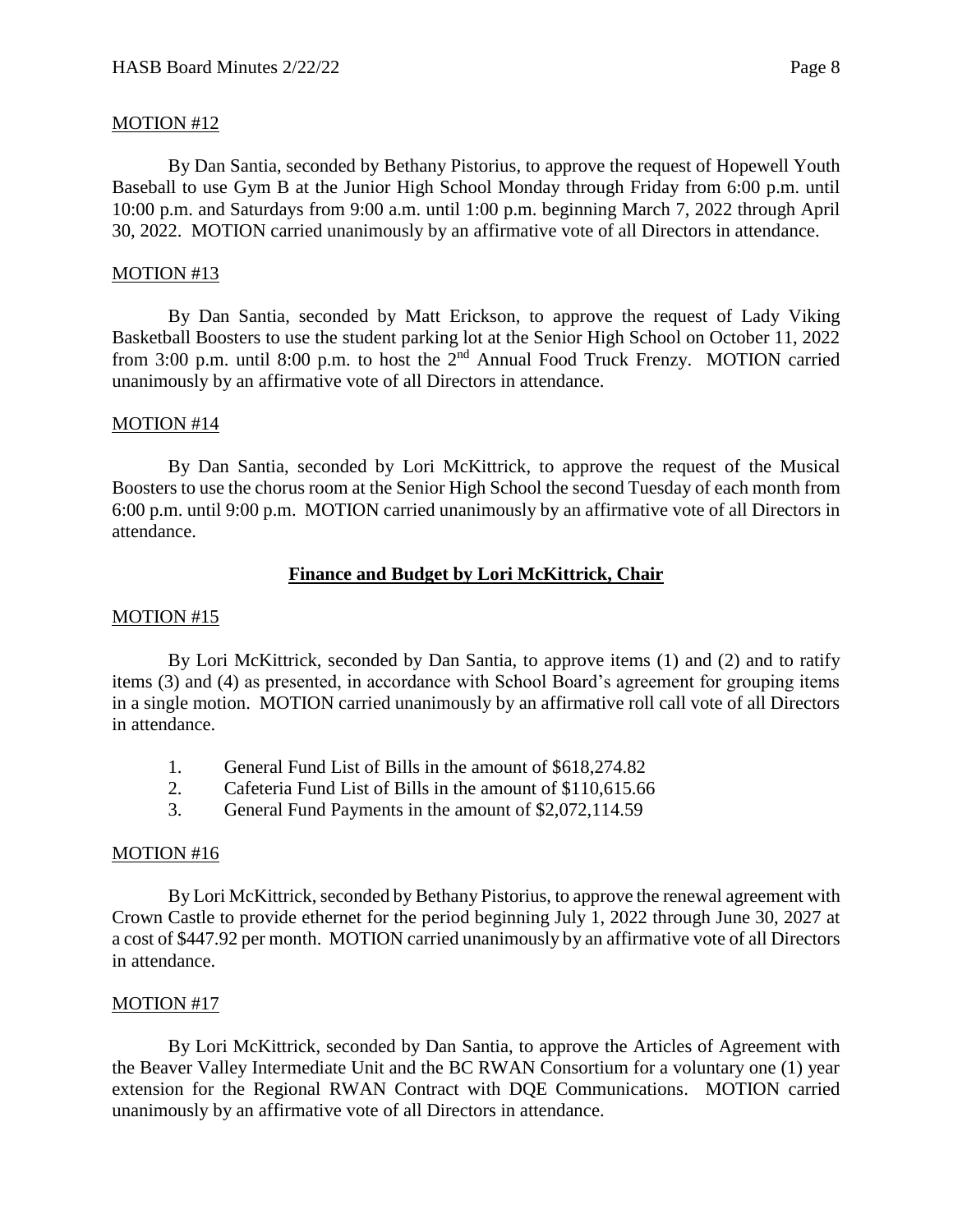## **Legislation by Jeanette Miller, Chair**

#### MOTION #18

By Jeanette Miller, seconded by Dan Caton, to approve the appointment of Matthew Erickson District representative to the Beaver County Career and Technology Center Board of Directors. MOTION carried unanimously by an affirmative roll call vote of all Directors in attendance.

#### **Personnel by Matt Erickson, Chair**

#### MOTION #19

By Matt Erickson, seconded by Dan Santia, to approve the spring coaches and salaries. MOTION carried unanimously by an affirmative vote of all Directors in attendance.

#### MOTION #20

By Matt Erickson, seconded by Dan Santia, to accept the resignation for retirement of Frankie Petro, Transportation secretary, effective March 2, 2022. MOTION carried unanimously by an affirmative vote of all Directors in attendance.

#### MOTION #21

By Matt Erickson, seconded by Dan Santia, to accept the resignation for retirement of Eugene Stevens, custodian at Margaret Ross Elementary School, effective April 15, 2022. MOTION carried unanimously by an affirmative vote of all Directors in attendance.

#### MOTION #22

By Matt Erickson, seconded by Bethany Pistorius, to accept the resignation of Belinda Pluslusky, transportation aide, effective February 25, 2022. MOTION carried unanimously by an affirmative vote of all Directors in attendance.

#### MOTION #23

By Matt Erickson, seconded by Lori McKittrick, to approve the employment of Doreen Dragoslovich, transportation aide, effective February 21, 2022. MOTION carried unanimously by an affirmative vote of all Directors in attendance.

#### MOTION #24

By Matt Erickson, seconded by Bethany Pistorius, to approve the employment of BobbieRae George, transportation aide, effective March 7, 2022. MOTION carried unanimously by an affirmative vote of all Directors in attendance.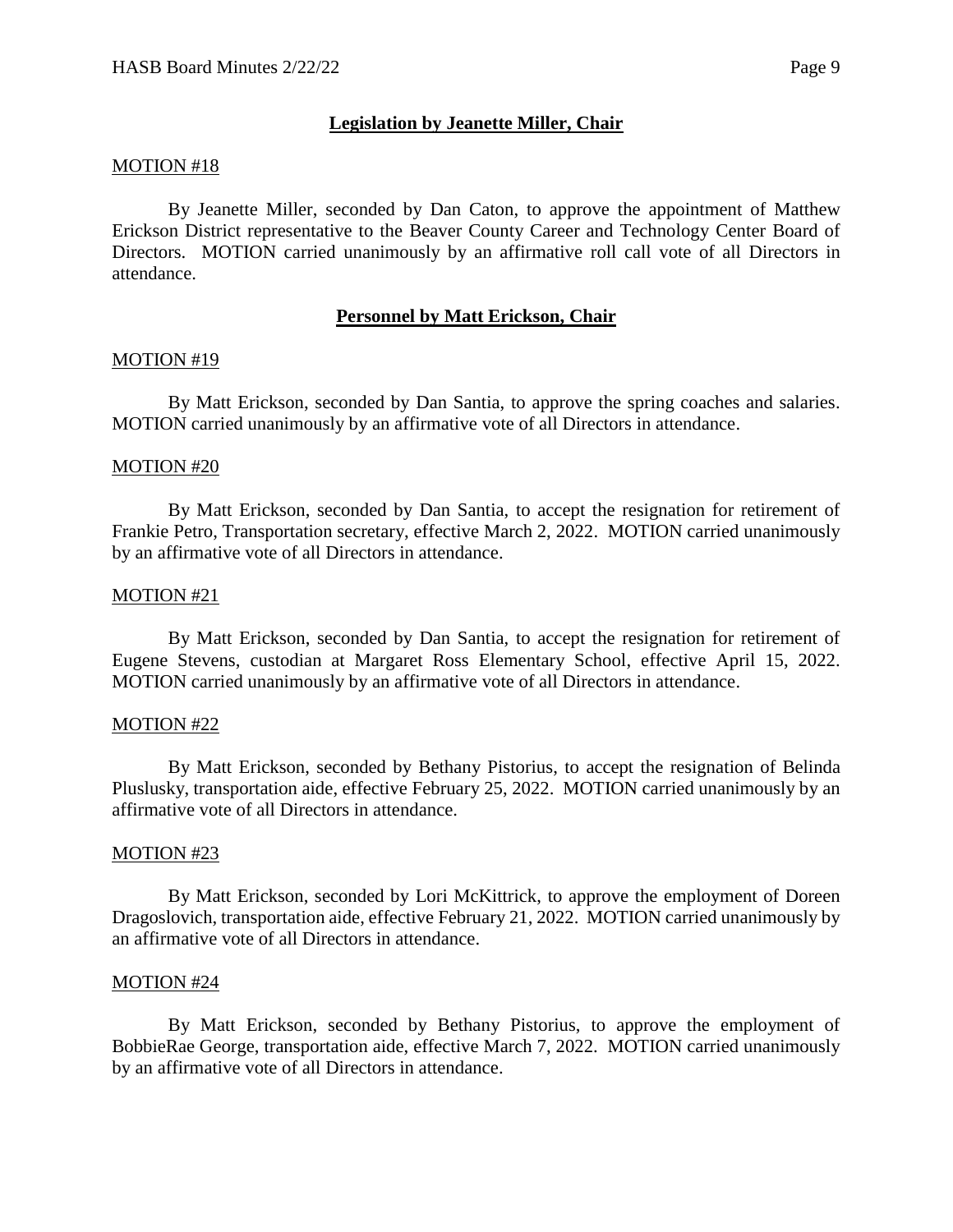## MOTION #25

By Matt Erickson, seconded by Dan Santia, to approve the appointment of Margaret Franzese, substitute secretary, effective February 23, 2022. MOTION carried unanimously by an affirmative vote of all Directors in attendance.

## Superintendents Report

Dr. Kartychak commended both Mrs. Petro and Mr. Stevens for their many years of service and commitment to the District. Mrs. Petro always had a pleasant and positive attitude. Mr. Stevens truly loved his students at Margaret Ross and they loved him in return. His rendition of *Dominic the Donkey* will be remembered by generations.

February 15, 2022 was SRO Appreciation Day. Dr. Kartychak thanked Officer Rogers as a valuable and essential member of the educational community.

#### Solicitor's Report

Nothing to report.

#### Unfinished Business

Mrs. Miller had the following questions with respect to the revised Health and Safety Plan. Dr. Kartychak was able to answer some questions, but would give them a more in-depth review in the coming days.

• Do we have a copy of a Health and Safety Plan that reflects the change we are voting on this evening?

We cannot vote on a document that is not generated in its final version because without seeing the language we do not know if the document includes requirements that will be too onerous on the school population.

- If we are changing to mask optional regardless of county positivity rate, what mitigation steps are we adjusting within the school buildings to compensate for the lack of universal masking to keep the school population protected?
- Knowing that we cannot always adhere to the distance requirement in all classrooms, have we provided HEPA fan/filters to the classrooms most commonly in need of them. We will be switching at a time when windows cannot be opened to increase air flow.
- How are we planning on modifying the current mitigation steps for our students who are immunocompromised and/or cannot be vaccinated to maintain their protection level that we currently have with universal masking? I understand they are allowed to wear highly effective masks, but what review has the District completed to make sure the students are not made to be in an enclosed space with others who may/may not be vaccinated or masked? We should restate clearly that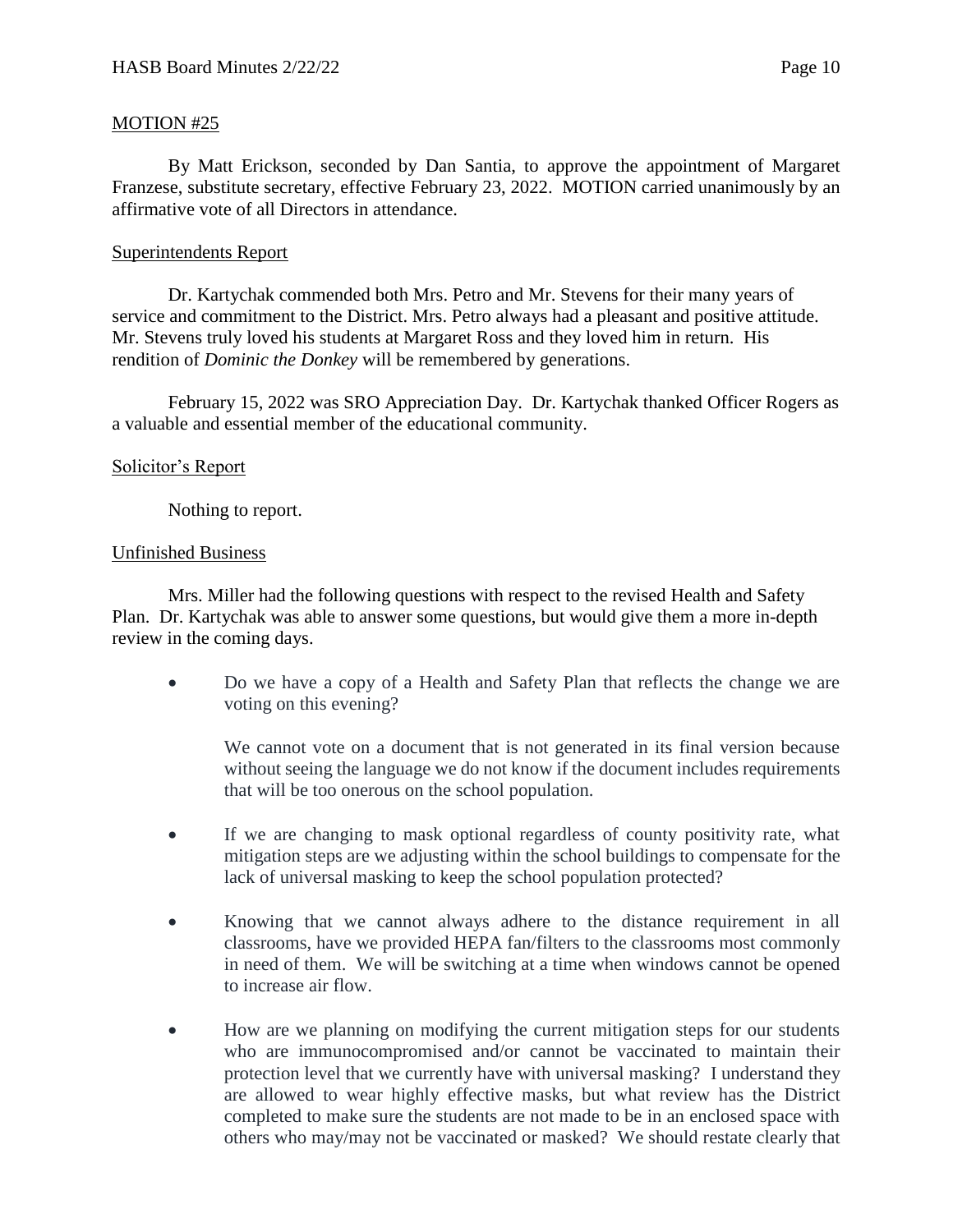any student with complex needs can reach out to the teacher/administration to have their needs addressed individually. Are these modification steps reflected in a copy of the Health and Safety Plan that we are voting on this evening?

- How will the buildings will handle an uptick in cases?
- What is the range of positive cases that would result in the building/District going back to masking? Would we have just changes to a building, or District wide? Are all of these responses clearly articulated and easy to find in the plan?
- Have we reviewed our process on receiving past positive staff/students? Is this process clearly stated in a copy of the Health and Safety Plan we are voting on this evening?
- Now that masking will be optional, those who were positive or identified as closecontacts will need to wear masks for a period of time (whatever the current CDC guidance is). Can we generate a graphic, so parents know what information they will need to provide, who to provide the information to, and what the requirements are when coming back into the buildings? How will these requirements be enforced through the day?
- Is the cyber program in line with where the classrooms are academically meaning is the curriculum matched up so any child switching will not experience a loss because cyber already covered something that the classrooms have not so by switching, that topic(s) will not be taught to the children?
- What additional steps will teachers and administration need to take to change students mid-marking period?
- How many days are we giving parents to make the decision to switch to cyber? This switch is an impact to their work schedules and, I am sure, childcare coverage.
- Is the District still providing internet connection support for families that do not have access to cable internet within the District? What is the additional cost to the District to provide these connections?
- Instead of removing universal masking, can we lessen our COVID mitigation steps and allow more field trips, assemblies, family events, parent helpers with in-class parties? I know the greater impact of this change is to the elementary levels.
- With the Easter holiday approaching, if our numbers increase to the point we need to go virtual, this may impact finals. What steps are being planned?

#### Upcoming School Board Meetings

March 8, 2022, Regular Work Meeting, 7:00 p.m. Board Room and Virtual March 22, 2022, Regular Business Meeting, 7:00 p.m., Board Room and Virtual.